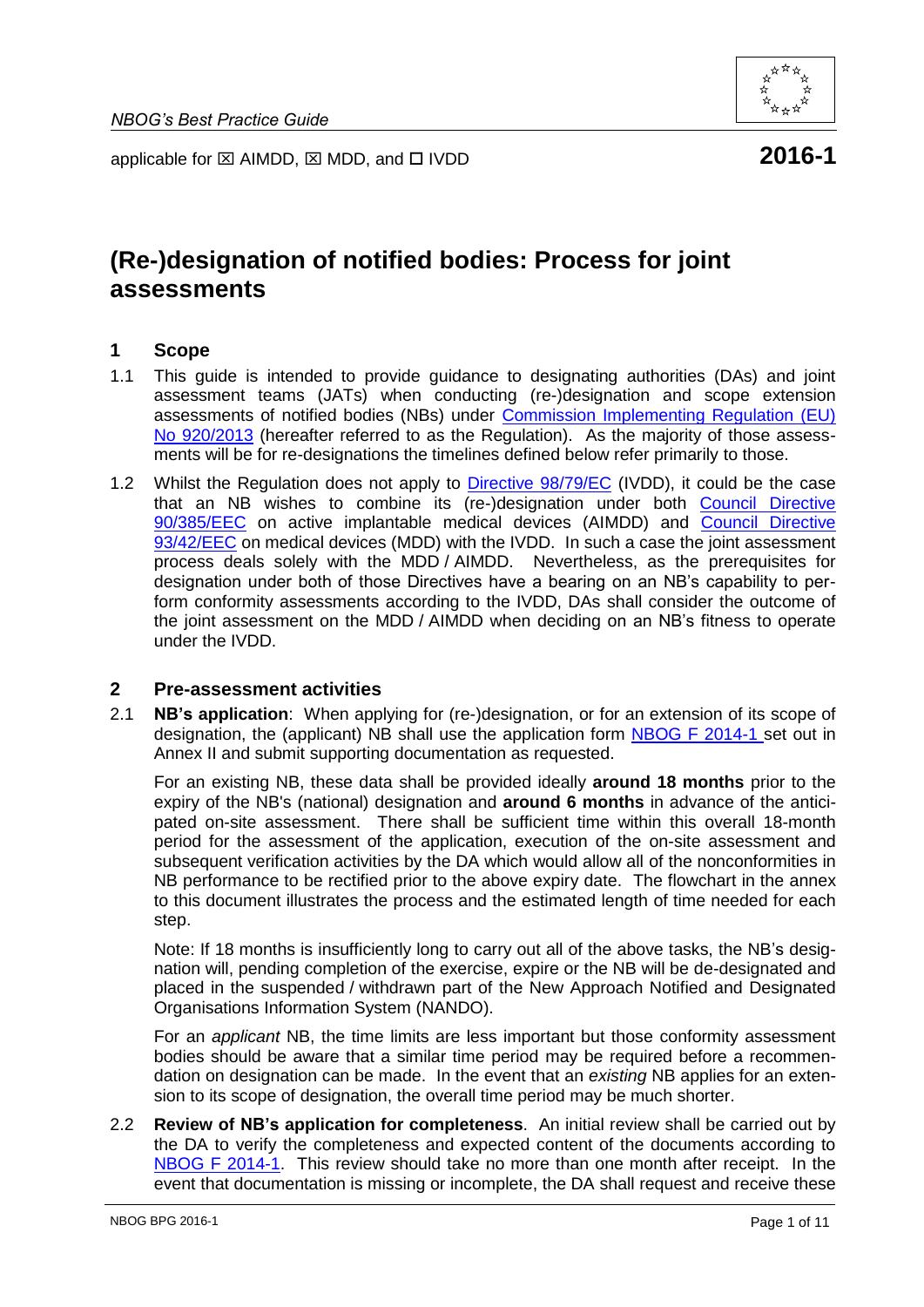data from the NB. If not forthcoming, the process should terminate at this point because it is not possible to proceed.

2.3 **Dates for on-site assessment**. If the application is sufficiently complete to allow the onsite assessment to proceed, the DA shall forward the application and the relevant documentation to the Commission's Directorate-General for Health and Food Safety, Directorate F (hereafter referred to as SANTE F). Following consultation with both the NB and SANTE F, the DA shall agree on the probable dates for the on-site assessment. This should normally be done between one and two months after receipt of the NB's application. The on-site assessment shall ideally be scheduled around 6 months after the submission of the application to the DA (and around 12 months before the expiry date of the NB's designation, if applicable). This is to give both the DA and the JAT sufficient time to assess the application in detail.

If the DA's process for re-designation requires an observed audit of a manufacturer as part of the on-site assessment a JAT must be involved in that component of the assessment.

- 2.4 **Composition of the JAT**. SANTE F will, from the pool of national expert assessors made available from all of the DAs, select two national expert assessors who are available and are best suited on the basis of their experience and language capabilities to effectively participate in the on-site assessment of the NB in question. This selection process shall be completed at the very latest 3 months before the scheduled date of the on-site assessment.
- 2.5 **Announcement letter regarding the on-site assessment**. After the dates of the on-site assessment have been discussed and agreed informally between the DA and SANTE F, the latter will write to the DA, formally launching the on-site joint assessment process. This letter will usually be sent out around three months prior to the on-site assessment. It will identify the SANTE F personnel (including the JAT coordinator) who will be involved in the joint assessment and the national expert assessors. The letter will describe the process for conducting the on-site assessment and will include, as an appendix, a specimen assessment plan for the on-site assessment.

The duration of the on-site assessment will depend on the language in which the on-site assessment is to be conducted and the purpose of the assessment. For example, a standalone scope extension should take proportionally less time than a full (re-) designation, though this depends on the number of new scope expressions being added and the time since the last full (re-)designation assessment took place. Depending on language requirements, a full (re-) designation should normally take a minimum of 4 days on-site with up to 5 days if interpretation is required. It is essential that the on-site assessment lasts long enough so that both the DA and the JAT can sufficiently assess if the NB does fulfil the requirements throughout its applied scope of designation.

- 2.6 **Arrangement of interpretation**. If the language in which the on-site assessment is to be conducted is not English, SANTE F shall arrange for interpretation to be provided at its expense. Up to four interpreters may be required for each on-site assessment.
- 2.7 **Transmission of the application and supporting documentation to the JAT**. The language in which the application is made will usually be that of the Member State / EFTA / EEA country in question but information made available in English facilitates the conduct of the joint assessment. It is usually the case that NBs with international clients will already have many procedures written in English. If not, it is in the interests of the NB to translate at least key documents into English in order to facilitate the conduct of the assessment.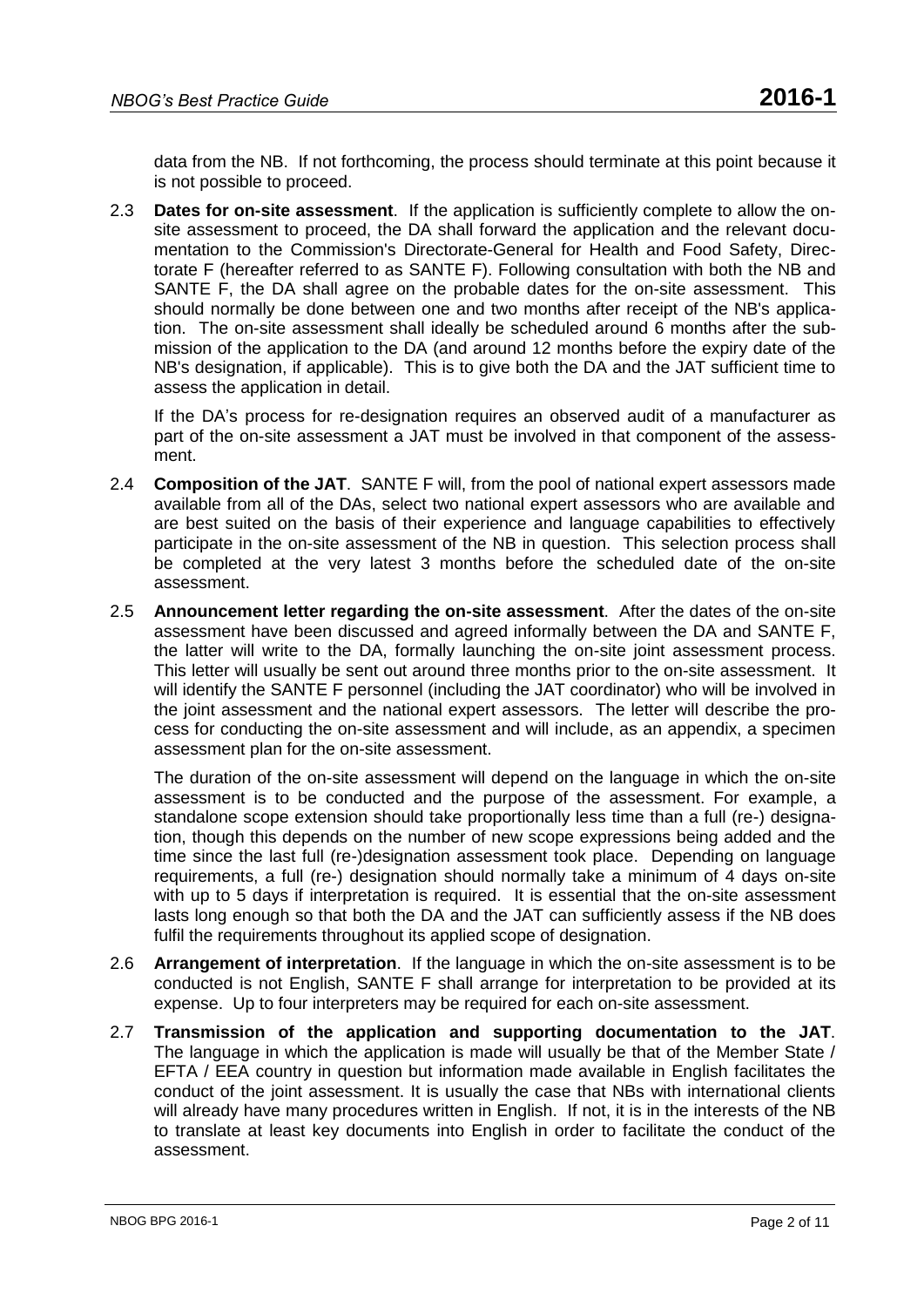In addition to the full application, important documents needed by SANTE  $F -$  preferably in English – include the procedures listed under points 19, 31, 32, 33 and 41 in [NBOG F](http://www.nbog.eu/resources/NBOG_F_2014_1.doc)  [2014-1,](http://www.nbog.eu/resources/NBOG_F_2014_1.doc) the DA's previous assessment / observed audit report and the list of EC-certificates (if applicable) issued by the NB.

Transmission of data from the DA will normally be by email. If the files are too large, or if the NB does not wish to have its documents transmitted by email (for security reasons), the DA can physically send the data (e.g. on an encrypted CD, DVD or memory stick) via recorded post. The JAT coordinator would expect to receive these data around 3 months prior to the on-site assessment to allow for sufficient time for the JAT assessment of the application.

2.8 **Dissemination of information to JAT members**. The JAT coordinator shall upload the data into a specific  $CIRCABC^1$  workspace (SANTE F Joint Assessments) to disseminate the information referred to in 2.7 to the national experts. To facilitate this, the other JAT members shall be granted access to this workspace via their CIRCABC profiles.

Note: At the end of the assessment process the SANTE F shall delete information uploaded into this temporary repository.

In the event that a substantial part of the application and supporting documentation is not submitted in English, the JAT coordinator shall arrange for machine translation of appropriate documents. To this end, there may be a need for the JAT coordinator to request the resubmission of certain documentation from the DA in a format suitable for machine translation<sup>2</sup>.

2.9 **Detailed assessment of the application**. Both the DA and the JAT must carry out a detailed assessment of the application against the requirements of the MDD and / or the AIMDD together with the Annexes to the Regulation. The outcome of this exercise should be documented on a NBOG agreed form.

The DA will invariably be in a position to complete its review in a shorter time frame than the JAT (due to language issues). In any case, the DA should send its assessment of the application to the JAT coordinator no later than one month prior to the date of the on-site assessment. The JAT review of the application should also be complete no later than one month prior to the date of the on-site assessment and submitted to DA.

The JAT coordinator is responsible for ensuring that the detailed assessment of the application is conducted in good time and that the national experts are actively involved in and contribute to this process. He / she may delegate specific parts of the assessment of the application to individuals in the JAT.

- 2.10 **Coordination with the DA**. The JAT coordinator is responsible for establishing and maintaining contact with the lead assessor from the DA. The JAT coordinator shall arrange for at least one teleconference to be held between the DA team and all of the members of the JAT in which the results of the off-site assessment of the application (by both the JAT and DA) are discussed, open questions on the application are addressed, decisions on the role of each of the team members during the on-site assessment will be taken and the DA's proposed assessment plan agreed and fine-tuned if necessary. This teleconference should be held shortly after the off-site assessment is completed, at the latest four weeks before the on-site assessment.
- 2.11 **Negative opinion of the application**. In the unlikely event that either the DA or the JAT considers that the application is insufficient to warrant progressing to the on-site assess-

 $\overline{\phantom{a}}$ 

 $1$  Communication and Information Resource Centre for Administrations, Businesses and Citizens

 $2$  For example, scanned pdf documents or protected pdf documents are unsuitable for machine translation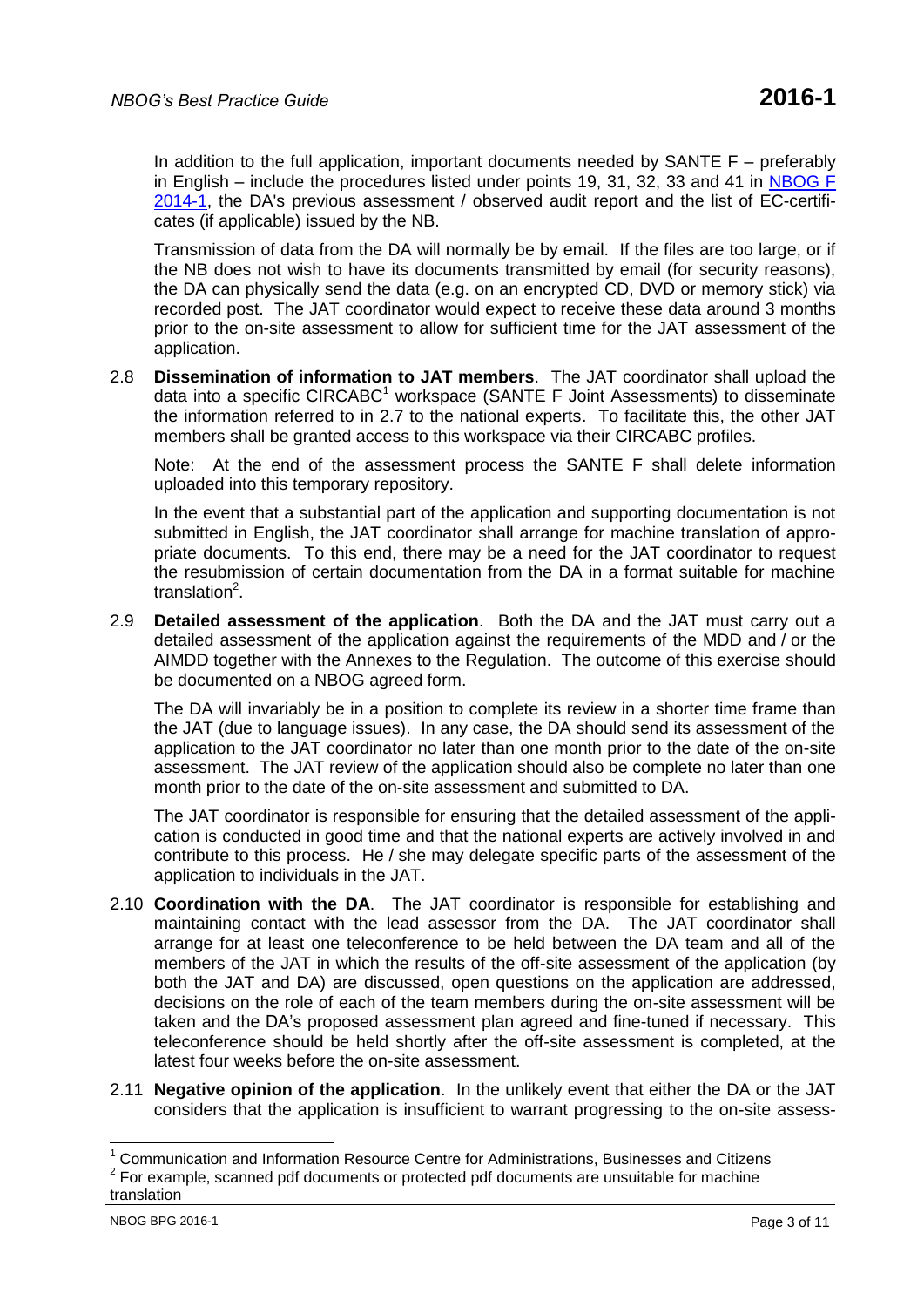ment stage, the on-site assessment shall be postponed or cancelled latest three weeks prior to the assessment. It is the responsibility of the DA to inform the NB that this is the case.

**Postponement** is possible if the shortcomings in the application can be rectified, though in such a case the NB should be warned that, due to the postponement, it may not be possible to complete the entire joint assessment process in time to allow for a re-designation to take place before the expiry date of its designation. The NB would be asked to submit a revised application once the issues which precluded acceptance of the original application have been addressed. When this occurs, the process would continue where it has been interrupted.

**Cancellation** should be considered if there is no likelihood that the NB will meet the requirements for designation (thus rendering the on-site assessment superfluous).

#### 2.12 **Positive opinion of the application: Selection of client files for the on-site assessment**

In order to gain an understanding of the adequacy of the NB's conformity assessment process, it is necessary, not only to look at the NB's audit reports of manufacturers and records of its technical file reviews and design dossier examinations, but to have the opportunity to see the source data upon which such reports are based. Given that NBs may not keep copies of manufacturers' technical files at their premises, the NB would have to know in advance the client files which will be subject to review by the DA and JAT so that the documentation can be requested from the manufacturer and be present on-site for the duration of the on-site assessment.

Both the DA and the JAT shall agree on a list of such files (ideally including examples of devices certified according to all of the Annexes for which the NB is designated). Criteria for selection of files could include the Class, distribution of the geographical origin of the clients, complaints, vigilance reports and other information as well as specialist interest of the JAT and DA team members. If possible, recent files that have been assessed in accordance with the procedures and forms included in the application should be prioritised.

The selection of the client files is normally confirmed at the time of the teleconference between the DA and JAT (see 2.10). If the technical documentations are not kept at the NB's premises the DA shall submit this list to the NB between 3 and 4 weeks in advance of the on-site assessment to give sufficient time for the files to be called in.

#### **3 On-site-assessment activities**

- 3.1 **Scope of the on-site assessment**. The assessment will cover all of the designation criteria laid down in the relevant annexes to the MDD and / or AIMDD and as elaborated further in the Regulation. The assessment should follow the agreed assessment plan. Ordinarily the overall team ( $DA + JAT$ ) will be subdivided into two or more sub-teams which between them will cover the four main subject areas detailed in Annex II to the Regulation. Usually, in parallel to the discussion on the main subject areas by one subteam the other team(s) will focus on assessment of NB files.
- 3.2 **Roles during the on-site assessment**. The assessment is led by the DA lead assessor, who has the overall responsibility for the on-site assessment. The JAT will be embedded as part of the overall assessment team with distinct roles for each team member.
- 3.3 **Opening meeting**. This will be led by the DA lead assessor. He / she will outline the legal basis for the assessment. The JAT coordinator shall also describe the role of the JAT in the process and the NB shall be informed as to how the whole process will pro-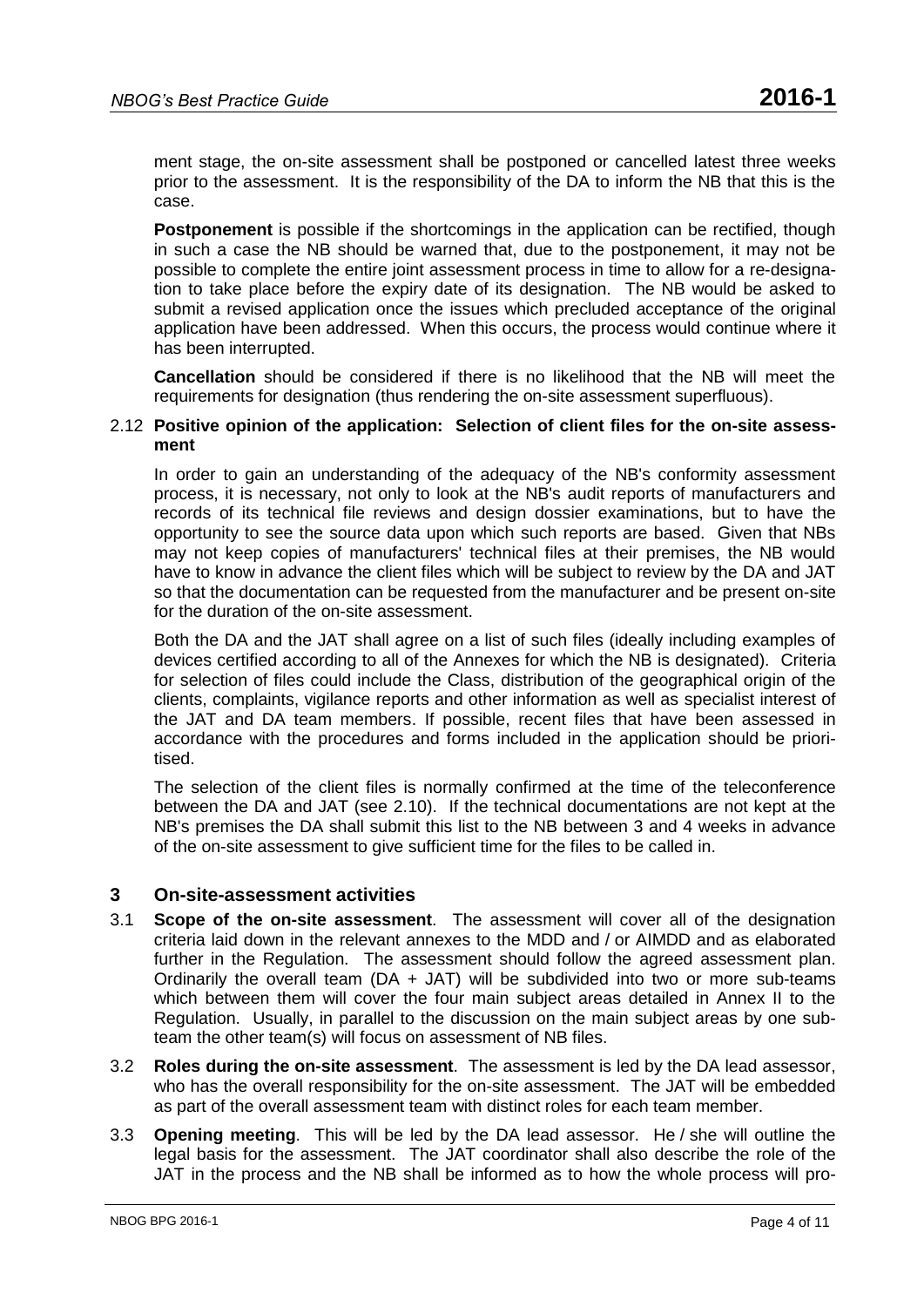gress (regarding the reports, access thereto, confidentiality issues, follow-up postassessment activities etc.).

- 3.4 **Conduct of the on-site assessment**. Throughout the assessment there shall be constant communication between the DA and JAT with time allocated for discussion of findings at intervals during and at the end of each day's activities. The DA may also decide to debrief the NB at regular intervals during the assessment (usually at the end of each day).
- 3.5 **Problems with completing the on-site assessment**. In exceptional cases it may prove impossible to assess the NB's compliance with all of the designation criteria in the time allocated for the joint assessment. In such cases, the JAT shall discuss the options available with the DA to ensure that all of the designation criteria are assessed with sufficient rigour. Such options could include continuing the on-site assessment at a mutually agreeable future date.

In the unlikely event that the DA disagrees with the JAT and considers that the assessment has covered all of the requisite areas in sufficient depth and thus does not agree with a request to extend the duration of the assessment, the JAT coordinator shall record this difference of opinion in the JAT report which will form the basis of a negative JAT opinion on (re-)designation.

- 3.6 **Nonconformities**. If found, shortcomings in the NB's procedures or performance should be raised as nonconformities against a legal requirement, for example an article or a clause in one of the Annexes to the MDD / AIMDD or the Regulation. Findings pertaining to individual client files would ordinarily be recorded as examples or supporting evidence for the nonconformities identified, or, when not applicable, as nonconformities. Nonconformities should be classified as major or minor as outlined in Section 4, Chapter 8.0 of the [NBOG designating authorities' handbook.](http://www.nbog.eu/resources/da_handbook.pdf)
- 3.7 **Observations**. Observations may be recorded where there is no legal requirement breached.
- 3.8 **Pre-closing meeting**. Before the closing meeting with the NB the DA and the JAT together shall compile, if applicable, a list of nonconformities and observations, with the appropriate supporting evidence. For the purpose of the reports that will be issued from both the DA and the JAT, agreement shall also be sought on where within the four main chapters of the report the nonconformities should be placed (general, QMS, resource or process). If DA and JAT have diverging views on individual nonconformities or the outcome of the assessment such differences of opinion between the DA and the JAT shall be clearly expressed and documented by the JAT.
- 3.9 **Special measures**. If the outcome of the assessment is sufficiently negative in the opinion of the JAT to warrant immediate action on the part of the DA, for example restricting the NB's activities, pending resolution of the nonconformities identified, there should be free and frank discussion between the JAT and the DA team on the options and possibilities available.
- 3.10 **Closing meeting**. The DA shall inform the NB about all the nonconformities detected. The list of nonconformities shall be given to the NB in writing, in advance of a formal report being issued by the DA. Whilst not obligatory it would be useful if the DA also allows the JAT coordinator to comment on the assessment and reiterate the reporting procedures (from the JAT perspective). If at the time of the closing meeting the DA team has the authority to impose special measures on the NB and decides to do so, the NB shall be informed of this.
- 3.11 **Expected NB response**. The DA shall ask the NB to respond to any nonconformity with a corrective and preventive action plan (CAPA) containing a thorough root cause analysis. The urgency for receiving such a CAPA plan depends on the seriousness of the noncon-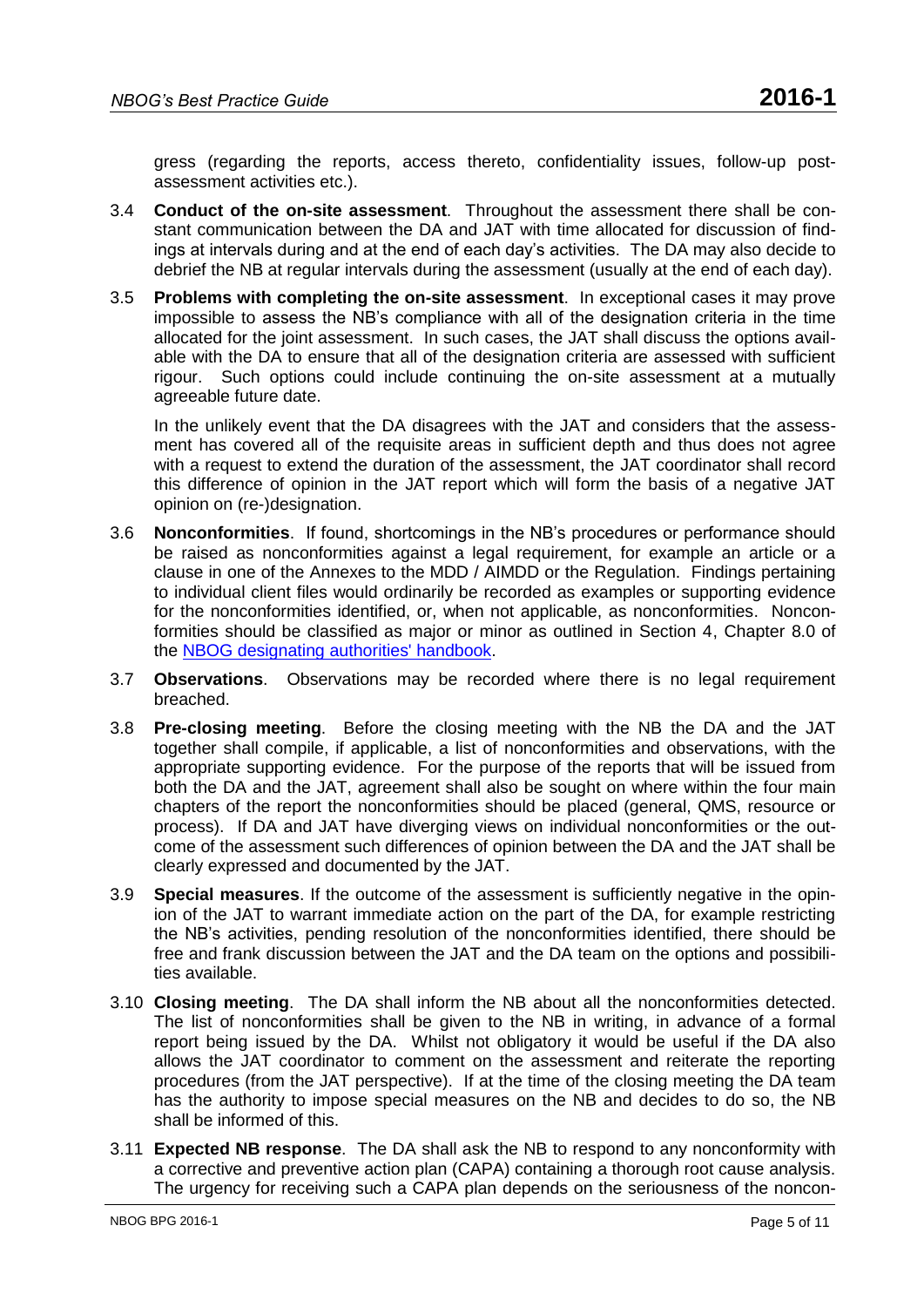formities. If any nonconformity represents a serious health risk, the NB has to take immediate action. For all other nonconformities, the CAPA plan shall be produced within a timeframe defined by the DA, e.g. within a maximum of 2 weeks for any major issues raised and within 4 weeks for the minor nonconformities raised. If necessary, further onsite follow-up assessments might be conducted by the DA.

## **4 Post-assessment activities**

4.1 **JAT report – timing and content**. The time limit for production of the JAT report (45 days after completion of the on-site assessment) is prescribed in the Regulation. If applicable, this report will include the list of nonconformities and observations raised and will include a recommendation with regard to the (re-)designation. The JAT report will also include, as appendices, the NB's applied-for scope of designation (on form NBOG F 2012- 1 or NBOG F 2012-2 for the AIMDD and MDD respectively).

The JAT coordinator is responsible for writing this report and he / she will rely on input from all of the JAT members. The report will not contain information such as the names of the notified body's staff and clients and their trademarks. Within 45 days of completion of the on-site assessment, a *draft* version of the report will be sent to the DA for its comments on the factual content, or other elements, of the report. These comments should be returned to the JAT coordinator within 25 working days of its receipt. The JAT coordinator will address the comments, modify the report accordingly and send the *final* JAT report to the DA along with a table indicating how individual comments have been taken into account for the production of the final report. This final JAT report will eventually be uploaded into the Joint Assessments workspace in CIRCABC for perusal by all of the EU / EFTA / EEA DAs. The JAT report will be in English.

When sending this final JAT report back to the DA, the JAT coordinator will also include a proforma for completion by the DA (in English) which will be uploaded into the CIRCABC database alongside both the final DA report and the final JAT report.

- 4.2 **DA Report – timing**. There is no time limit for the production of the DA report. Depending on the number and nature of the nonconformities identified, the time the NB will need to implement corrections and CAPAs and the time needed by the DA to verify the effectiveness of those corrections and CAPAs (which may well involve further on-site assessments and off-site reviews of documentation), the final DA report may take many months to produce.
- **4.3 Post-assessment verification**. Ordinarily this aspect is handled solely by the DA. As a courtesy the DA lead assessor should periodically liaise with the JAT coordinator in respect of the NB's CAPA plan, the progress being made by the NB in implementation of its corrective and preventive actions and the judgement of this by the DA.

The DA may seek to avail of advice and assistance from the JAT members when assessing the adequacy of the NB's actions or for discrete activities such as assessment of competence of NB personnel for NBOG scope expressions and specific conformity assessment roles. If time and resources permit, SANTE F may arrange for JAT assistance to be provided, though such assistance cannot always be guaranteed for practical reasons.

- 4.4 **DA Report – content**. Normally, the DA report will contain the same nonconformities as identified in the JAT report. The DA report will usually be written in the language of the DA. Additionally, it should contain as a minimum:
	- for each of the nonconformities identified, at least a summary on how corrections and CAPAs proposed by the NB have been assessed (as satisfactory or not) by the DA.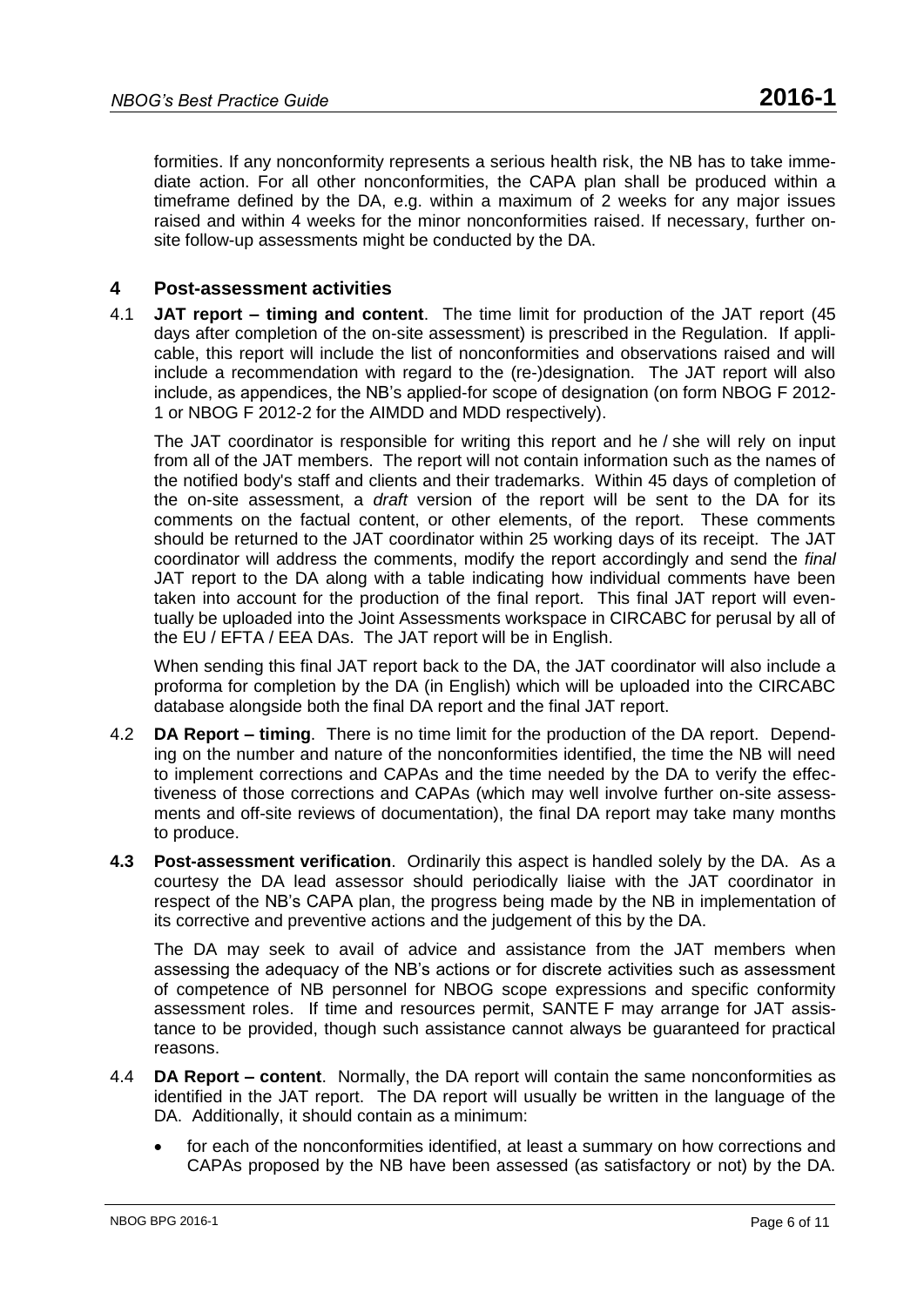The DA may decide to finalise its report only after receipt and assessment of all evidence of the NB's actions;

 a clear recommendation on the proposed scope of designation of the NB (if applicable). The proposed *final* scope should be detailed in either [NBOG F 2012-1](http://www.nbog.eu/resources/NBOG_F_2012_1.doc) and / or NBOG F [2012-2.](http://www.nbog.eu/resources/NBOG_F_2012_2.doc)

Note: Based on the outcome of the assessment, this scope may well differ from the applied-for scope submitted with the NB's application and appended to the JAT report.

**4.5 Submission of the final DA report to the Commission**. SANTE F has agreed to handle the process of uploading both the final JAT and final DA reports including attachments and the proforma into the [Joint Assessments](https://circabc.europa.eu/w/browse/db0b3d0c-e537-4f96-8e20-3f79bfc0751b) workspace on CIRCABC on behalf of the DA whereupon both reports will be available for perusal by all of the EU / EFTA / EEA DAs.

Note: The format of DA reports is not prescribed. However it is helpful if they are additionally submitted in machine readable formats (as opposed to scanned pdfs) as this facilitates machine translation (if necessary).

4.6 **Translation**. In respect of those DA reports which are not written in English, as a courtesy to other DAs, SANTE F may arrange for a machine (or, time permitting, an official) translation and also upload this into the [Joint Assessments](https://circabc.europa.eu/w/browse/db0b3d0c-e537-4f96-8e20-3f79bfc0751b) CIRCABC workspace.

Note: The time limits for DAs to raise questions or comments on the report(s) are not affected by the upload of the translated report which is for informative purposes only.

### **5 Post-upload activities**

- 5.1 Following the upload of both the final DA report and the final JAT report into CIRCABC, there is a one month period during which both the other DAs and the Commission services can address questions or raise concerns and request further information from the DA in question. In this regard the JAT is in a unique position to assess the DA's final report and determine whether the evidence provided justifies the DA decision on designation of the NB and the scope thereof. To that end, the JAT coordinator shall arrange for the members of the JAT to review the requisite documents. In the event that there are concerns or questions, the JAT coordinator shall submit these to the DA in writing.
- 5.2 Questions or requests from either SANTE F (or other Commission services such as the Directorate-General for Internal Market, Industry, Entrepreneurship and SMEs) or the other DAs do not need to be uploaded into CIRCABC. In the event that such questions or concerns are raised, the DA is invited to inform the SANTE F of the questions raised (from which other DA) and the answers it proposes. Such answers are to be provided to the questioning DA (and, for courtesy copied to SANTE F) within four weeks of receipt of the question.
- 5.3 During this one month period the other DAs may also request an exchange of views on the NB's application, organised by the Commission – the Directorate-General for Internal Market, Industry, Entrepreneurship and SMEs.
- 5.4 Following the DA's response to questions or concerns raised (which will have been addressed to the questioning DA and copied to SANTE F), each of the other DAs or SANTE F and other Commission services have a further month in which they may individually or jointly address recommendations to the DA. The DA is obliged to take account of such recommendations when it finally takes the decision on the (re-) designation of the NB. If the recommendations are contrary to the DA's intentions as regards designation, and it decides not to follow the recommendations, the DA has two weeks in which to provide the questioning DA(s) its rationale for its (re-)designating decision. As a courtesy this response should also be copied to SANTE F.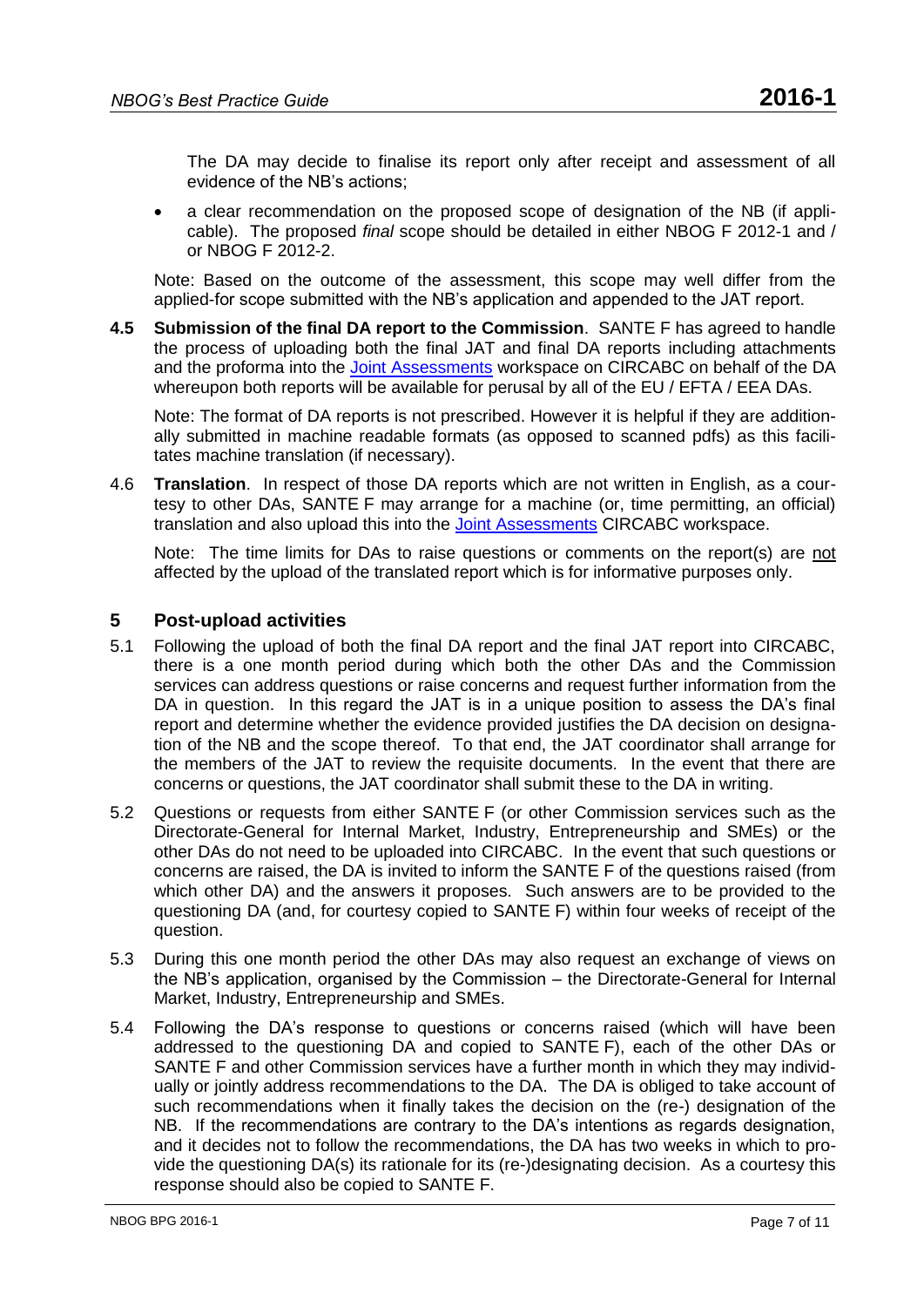5.5 When no questions and comments described above do arise, one month after the upload of both the reports into CIRCABC, the DA can then formally (re-)designate the NB and notify it's designation via the NANDO system.

## **6 References**

| References    | 90/385/EEC <sup>3</sup>                                                                                                                      |
|---------------|----------------------------------------------------------------------------------------------------------------------------------------------|
|               | 93/42/EEC <sup>4</sup>                                                                                                                       |
|               | 98/79/EC <sup>5</sup>                                                                                                                        |
|               | Commission Regulation (EU) No 920/2013 <sup>6</sup>                                                                                          |
| Sources       | NBOG F 2012-1 Notification form - Directive 93/32/EEC<br>111                                                                                 |
|               | NBOG F 2012-2 Notification form - Directive 90/385/EEC<br>[2]                                                                                |
|               | [3] NBOG F 2014-1 Application form to be submitted when applying for<br>designation as a notified body                                       |
|               | NBOG designating authorities' handbook<br>[4]                                                                                                |
| Keywords      | CIRCABC, designating authority, designation, joint assessment, notifica-<br>tion, notified body, NANDO, (re-)designation, reporting, SANTE F |
| Date of issue | June 2016                                                                                                                                    |

 $^3$  Directive 90/385/EEC on Active Implantable Medical Devices, O.J. L 189, 20.7.1990, p. 17, as amended Birective 90/00/EEC on Medical Devices, O.J. L 169, 12.7.1993, p. 1, as amended

<sup>5</sup> Directive 98/79/EC on *in vitro* diagnostic Medical Devices, O.J. L 331, 7.12.1998, p. 1, as amended

<sup>&</sup>lt;sup>6</sup> Commission Implementing Regulation (EU) No 920/2013 of 24 September 2013 on the designation and the supervision of notified bodies under Council Directive 90/385/EEC on active implantable medical devices and Council Directive 93/42/EEC on medical devices, O.J. L 253, 25.9.2013, p. 8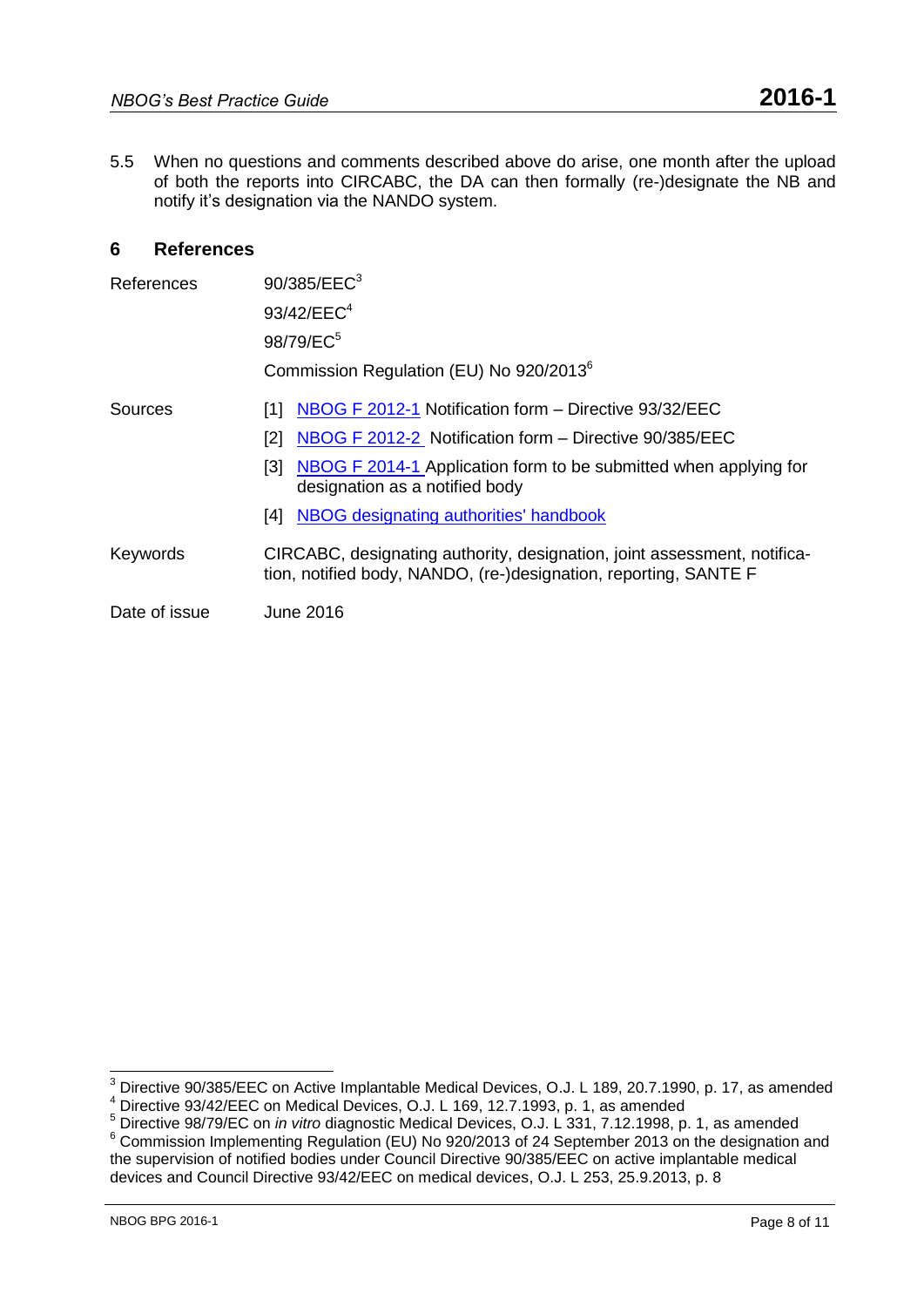## **Annex: Flowchart of activities and times**

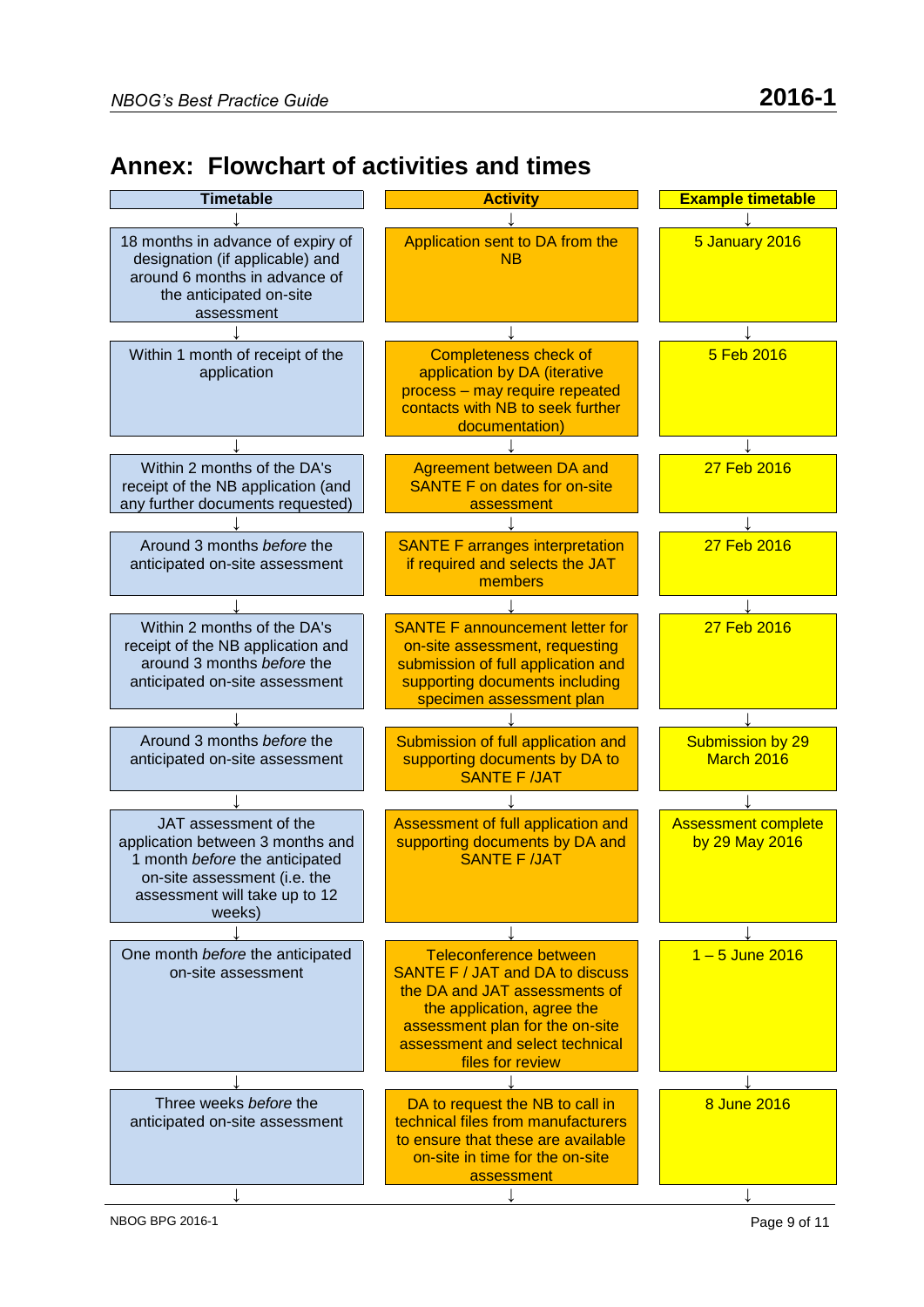

↓ ↓ ↓

may be sent, at the latest, one month after upload